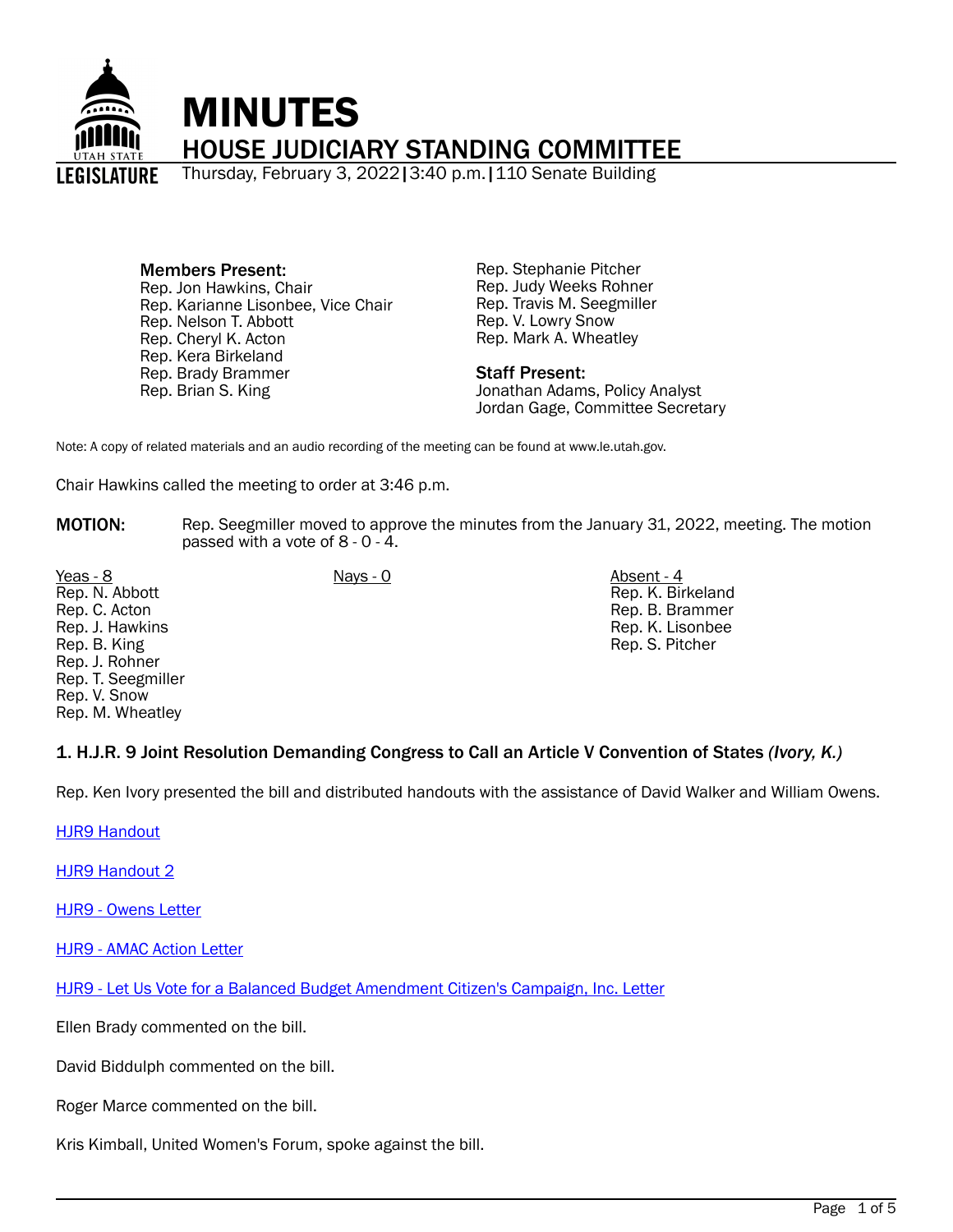Sharon Anderson commented on the bill.

Gayle Ruzicka, Utah Eagle Forum, spoke against the bill.

Rod Mann commented on the bill.

Eldon Stahl commented on the bill.

Stephen Robertson spoke against the bill.

Douglas Timmerman commented on the bill.

Clyde Beutler spoke against the bill.

Marianne Christensen, Executive Director, Utah Eagle Forum, commented on the bill.

Camille Crookston spoke against the bill.

Beverly Crangle spoke against the bill.

MOTION: Rep. Abbott moved to table H.J.R. 9. The motion passed with a vote of 7 - 4 - 1.

Yeas - 7 Nays - 4 Absent - 1 Rep. N. Abbott Rep. K. Birkeland Rep. B. King Rep. S. Pitcher Rep. J. Rohner Rep. T. Seegmiller Rep. M. Wheatley

Rep. C. Acton Rep. B. Brammer Rep. J. Hawkins Rep. V. Snow

Rep. K. Lisonbee

# 2. H.B. 228 Crime Victim Reparations Amendments *(Ivory, K.)*

Rep. Ivory presented the bill and distributed a handout with the assistance of Gary Scheller, Director, Utah Office for Victims of Crimes.

## [HB228 Handout](https://le.utah.gov/interim/2022/pdf/00001513.pdf)

Rep. Brammer assumed the chair.

Erin Jemison, Utah Domestic Violence Coalition, spoke in favor of the bill.

Susan Chasson, forensic nurse, spoke in favor of the bill.

Rep. Hawkins resumed the chair.

MOTION: Rep. Pitcher moved to pass H.B. 228 out favorably. The motion passed with a vote of 9 - 0 - 3.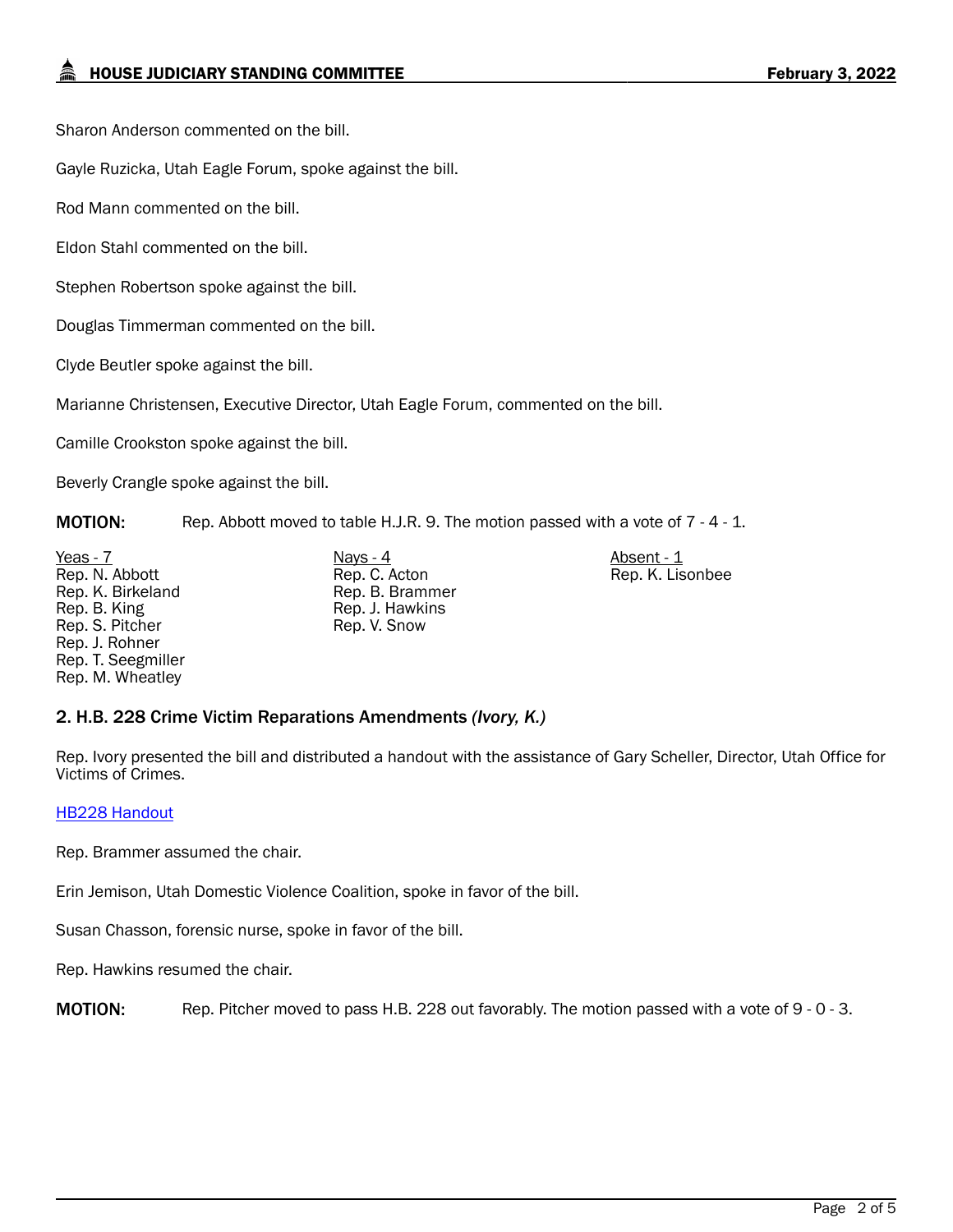Rep. C. Acton Rep. K. Lisonbee Rep. J. Rohner

Yeas - 9 Nays - 0 Absent - 3 Rep. N. Abbott Rep. K. Birkeland Rep. B. Brammer Rep. J. Hawkins Rep. B. King Rep. S. Pitcher Rep. T. Seegmiller Rep. V. Snow Rep. M. Wheatley

# 3. H.B. 196 Transfer of Domestic Violence Cases *(Pitcher, S.)*

Rep. Pitcher presented the bill with the assistance of David Cole, Davis County Attorney's Office.

William Carlson, Salt Lake County District Attorney's Office, spoke in favor of the bill.

Craig Chambers, President, Utah Municipal Prosecutors Association, spoke in favor of the bill.

**MOTION:** Rep. Wheatley moved to replace H.B. 196 with 1st Substitute H.B. 196. The motion passed with a vote of 9 - 0 - 3.

| Yeas - 9           | Nays - 0 | Absent - 3       |
|--------------------|----------|------------------|
| Rep. N. Abbott     |          | Rep. C. Acton    |
| Rep. K. Birkeland  |          | Rep. K. Lisonbee |
| Rep. B. Brammer    |          | Rep. J. Rohner   |
| Rep. J. Hawkins    |          |                  |
| Rep. B. King       |          |                  |
| Rep. S. Pitcher    |          |                  |
| Rep. T. Seegmiller |          |                  |
| Rep. V. Snow       |          |                  |
| Rep. M. Wheatley   |          |                  |

MOTION: Rep. Pitcher moved to amend 1st Substitute H.B. 196 with Amendment #1. The motion passed with a vote of 9 - 0 - 3.

> Amendment 1 1st Sub. H.B. 196

1. Page 6, Lines 166 through 170:<br>166 (6) (a) As used in this Subsect

166 (6) (a) As used in this Subsection (6), "domestic violence offense" means the same as

167 that term is defined in Section 77-36-1.

168 (b) If a justice court has jurisdiction over a criminal action involving a domestic

169 violence offense and the criminal action is set for jury trial, the justice court shall transfer the case

170 to the district court.

Yeas - 9 Nays - 0 Absent - 3 Rep. N. Abbott Rep. K. Birkeland Rep. B. Brammer Rep. J. Hawkins Rep. B. King Rep. S. Pitcher Rep. T. Seegmiller Rep. V. Snow Rep. M. Wheatley

Rep. C. Acton Rep. K. Lisonbee Rep. J. Rohner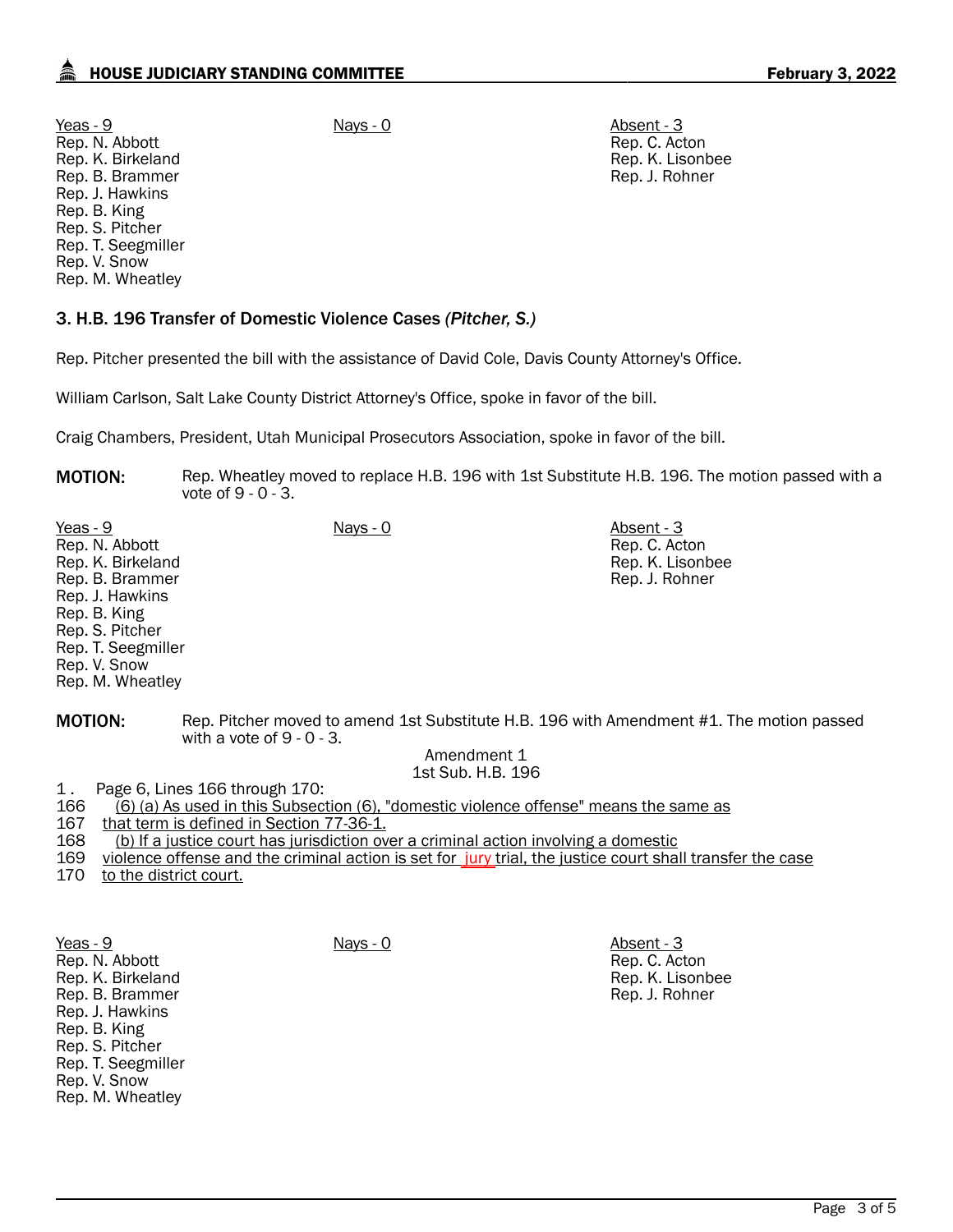**MOTION:** Rep. King moved to pass 1st Substitute H.B. 196 out favorably. The motion passed with a vote of 9 - 0 - 3.

Yeas - 9 Nays - 0 Absent - 3 Rep. N. Abbott Rep. K. Birkeland Rep. B. Brammer Rep. J. Hawkins Rep. B. King Rep. S. Pitcher Rep. T. Seegmiller Rep. V. Snow Rep. M. Wheatley

Rep. C. Acton Rep. K. Lisonbee Rep. J. Rohner

# 4. H.B. 216 Office of State Debt Collection Amendments *(Ward, R.)*

Rep. Raymond Ward presented the bill.

MOTION: Rep. Abbott moved to amend H.B. 216 with Amendment #1. The motion passed with a vote of 9 - 0 - 3.

#### Amendment 1 H.B. 0216

1 . Page 3, Line 86:<br>86 (t) { consulting }

- $(t)$  { $\epsilon$ onsulting } consult with a state agency on whether:
- 2. Page 11, Line 334 through Page 12, Line 338:<br>334 (b) (i) the payment will eliminate the entire b
- 334 (b) (i) the payment will eliminate the entire balance of the debt, including any interest 335 fand fees l: or
- 335 {**and fees**}; or<br>336 (ii) after reacl (ii) after reaching a settlement, the payment amount will eliminate the entire agreed
- 
- 337 upon balance of the debt, including any interest { and fees }.<br>338 [(5)] (6) For a criminal accounts receivable, the department  $[45]$  (6) For a criminal accounts receivable, the department shall collect the current and

Yeas - 9 Nays - 0 Absent - 3 Rep. N. Abbott Rep. K. Birkeland Rep. B. Brammer Rep. J. Hawkins Rep. B. King Rep. S. Pitcher Rep. T. Seegmiller Rep. V. Snow Rep. M. Wheatley

Rep. C. Acton Rep. K. Lisonbee Rep. J. Rohner

MOTION: Rep. Abbott moved to pass H.B. 216 out favorably. The motion passed with a vote of 9 - 0 - 3.

Yeas - 9 Nays - 0 Absent - 3 Rep. N. Abbott Rep. K. Birkeland Rep. B. Brammer Rep. J. Hawkins Rep. B. King Rep. S. Pitcher Rep. T. Seegmiller Rep. V. Snow Rep. M. Wheatley

Rep. C. Acton Rep. K. Lisonbee Rep. J. Rohner